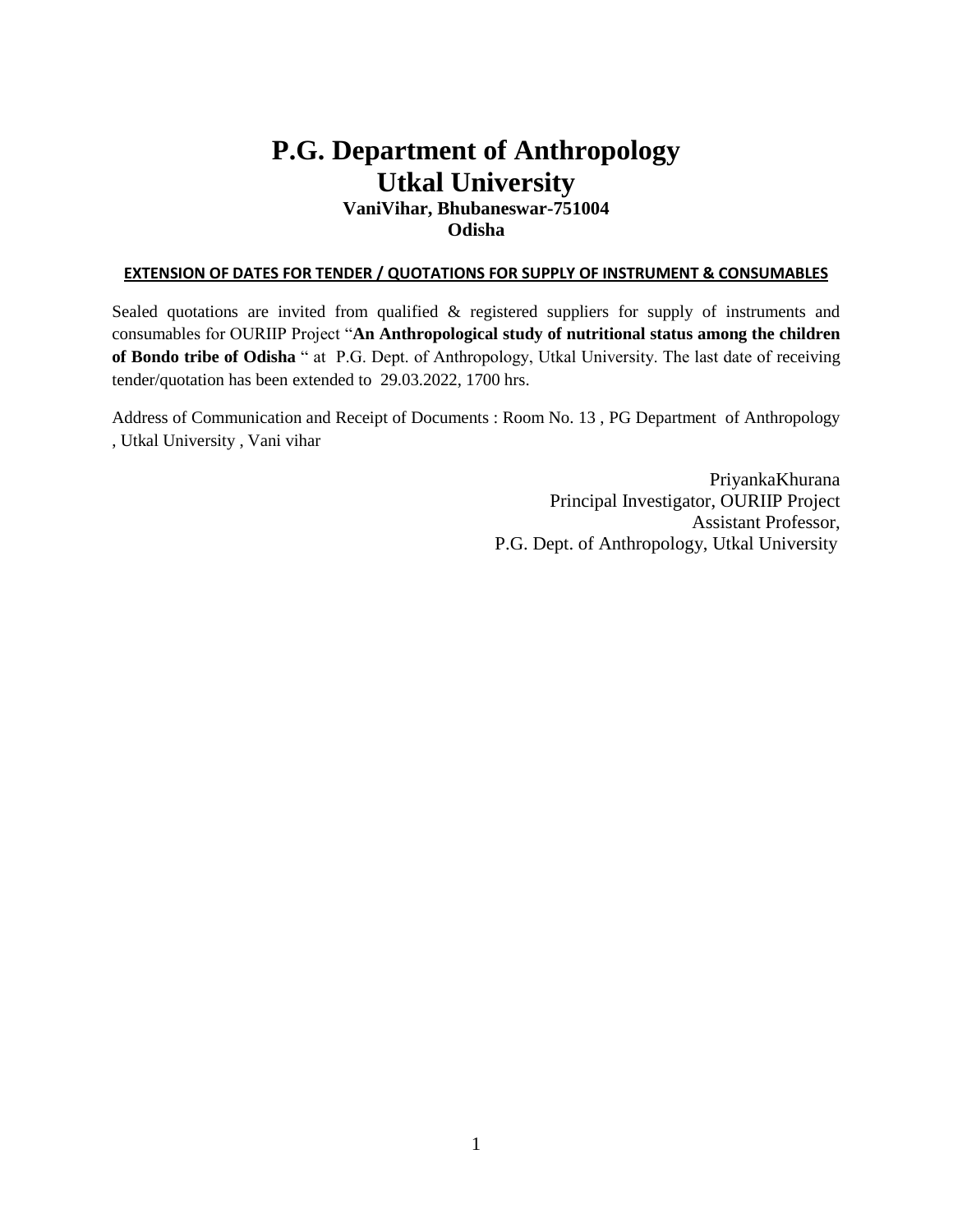**Tender for supply of instruments and consumables for OURIIP Project** "**An Anthropological study of nutritional status among the children of Bondo tribe of Odisha, Funded by OSHEC, Govt. of Odisha**

#### **TENDER PAPER**

#### **Terms and Condition**

Sealed quotations are invited from qualified  $\&$  registered suppliers for supply of equipment/ instruments as per given specifications for OURIIP Project at P.G. Dept. of Anthropology, Utkal University for the financial year 2021-2022.

Interested firms/agencies/organization are requested to submit their Tender (under two bid system) along with necessary documents (Technical & Financial Bid separately and outer envelope must contain the said two bids documents) to the office of PI.

The last date of receiving tender/quotation papers is 29.03.2022, 1700 hrs.

Tender forms are not transferable

3. Bids have to be given in the desired format separately for equipments/ instruments and Chemicals.

 Tender forms should be submitted in a sealed envelope along-with the following documents.

(i) GST Certificate or, the Excise License etc. necessary for items. Income Tax Clearance.

(ii) Declaration Certificate.

(iii) Non-assessment Certificate in case of Dealers / Stockist outside the State of Odisha.

(iv) Original Price list with seal and signature of the tenderer on all pages at the bottom (No Tender shall be accepted without original price list / catalogue/ brochure) of the year 2021-2022.

(v) Original Authorization Certificate from the Company.

(vi) All rates should be inclusive of C.I.F. up to the Department of Anthropology, Utkal University, Bhubaneswar.

(v) The University has D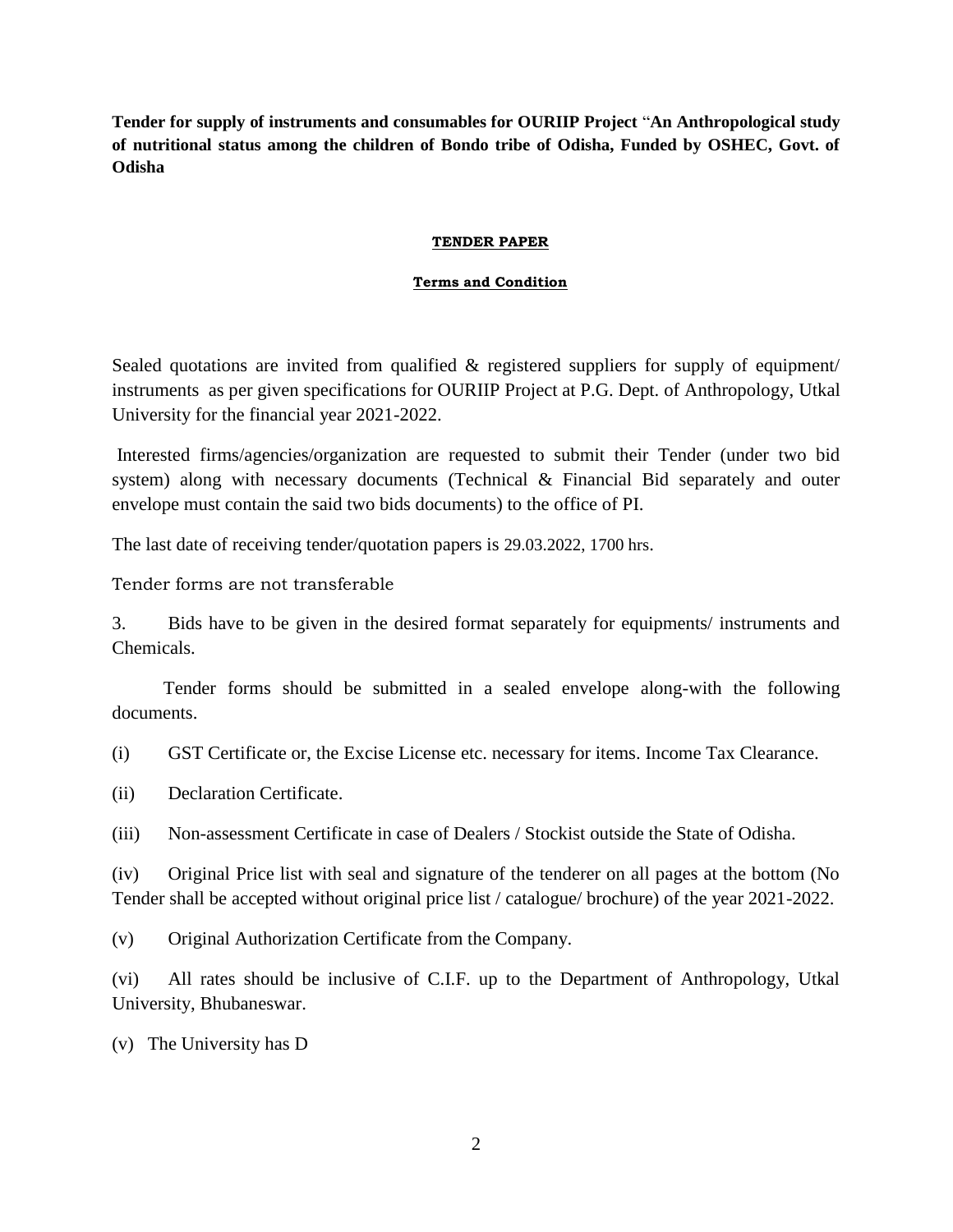Note: The PI/PC reserves all the rights to cancel or reject the any or all tender without assigning any reason thereof. All supplies have to be made within 20 days of the confirmed order received by the firm otherwise the order shall be treated as cancelled.

> Address of communication: Priyanka Khurana Principal Investigator, OURIIP Project Assistant Professor, P.G. Dept. of Anthropology, Utkal University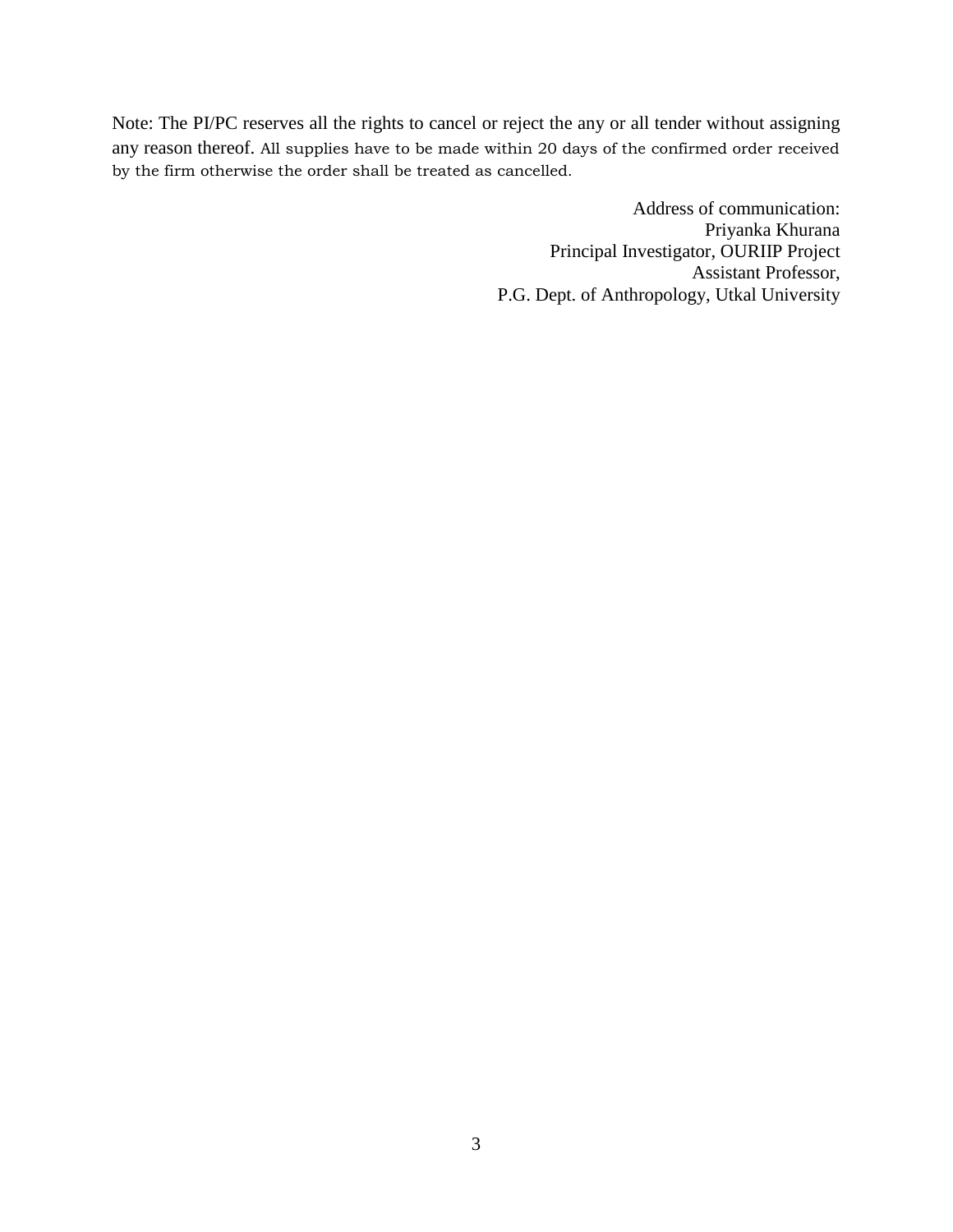### **Declaration Form**

### **Dated:………..**

On behalf of our firm/company, we hereby declared that we will quote same discount (i.e., as per price quoted for the CoE-STMC, Utkal University), if other Departments within the Utkal University, Vani Vihar invite sealed tender for procurement of consumable items /equipments and other accessories etc. during the financial year 2021-2022. Otherwise, participation in the tender process will be cancelled for the same financial year.

Signature of the

Authorized Dealer/ Publisher

Seal

Dated: ..................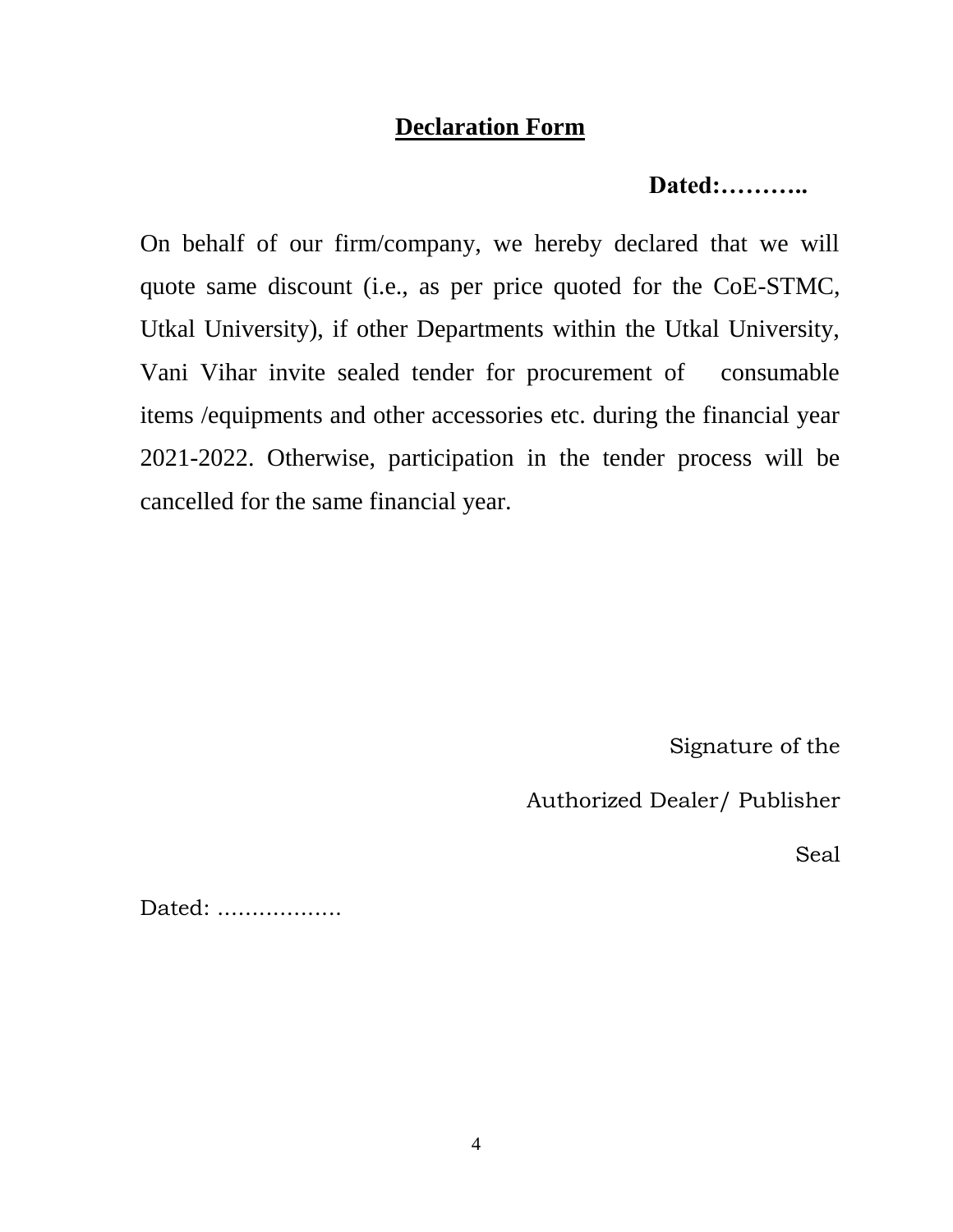## **Items with specifications**

| S. no.         | Instrument                                                     | Purpose                                         | Specification and<br>Make (preferable<br>model)                                                                                        |
|----------------|----------------------------------------------------------------|-------------------------------------------------|----------------------------------------------------------------------------------------------------------------------------------------|
| 1              | Stadiometer                                                    | Children Height                                 | Seca 213<br>Range: 8-81inch/<br>20-205 in cms,<br>graduation<br>$1mm/1/8$ inch                                                         |
| $\overline{2}$ | Infantometer                                                   | Length $(\leq 2$ year),<br>lying measurements   | Seca 417<br>Range: 4-39 in inch<br>10 - 100 cm,<br>graduation<br>1mm/1/16inch<br>Portable measuring<br>and weighing                    |
| 3              | Infant weighing scale/<br>machine                              | Weight under 2 year<br>of age                   | Seca 376/334<br>(, 40 lbs capacity<br>20kg) weight 3-4<br>kg, power supply<br>through battery<br>/optional power<br>adopter.,          |
| $\overline{4}$ | Haemochue<br>(machine)                                         | Heamoglobin test                                | HemoCue 201<br>system<br>Protable and Digital<br>, Hb level range<br>$g/dl$ -0-25.6,<br>wavelength 880,<br>power supply 230            |
| 5              | Body composition<br>analyzer/Bioelectric<br>impedance analyzer | BMI, body fat,<br>muscle mass and<br>body fluid | Omeron<br>HBF702/375<br>Should analyze the<br>parameters: body<br>fat, visceral fat,<br>Skeletal muscle,<br>BMI, resting<br>metabolism |